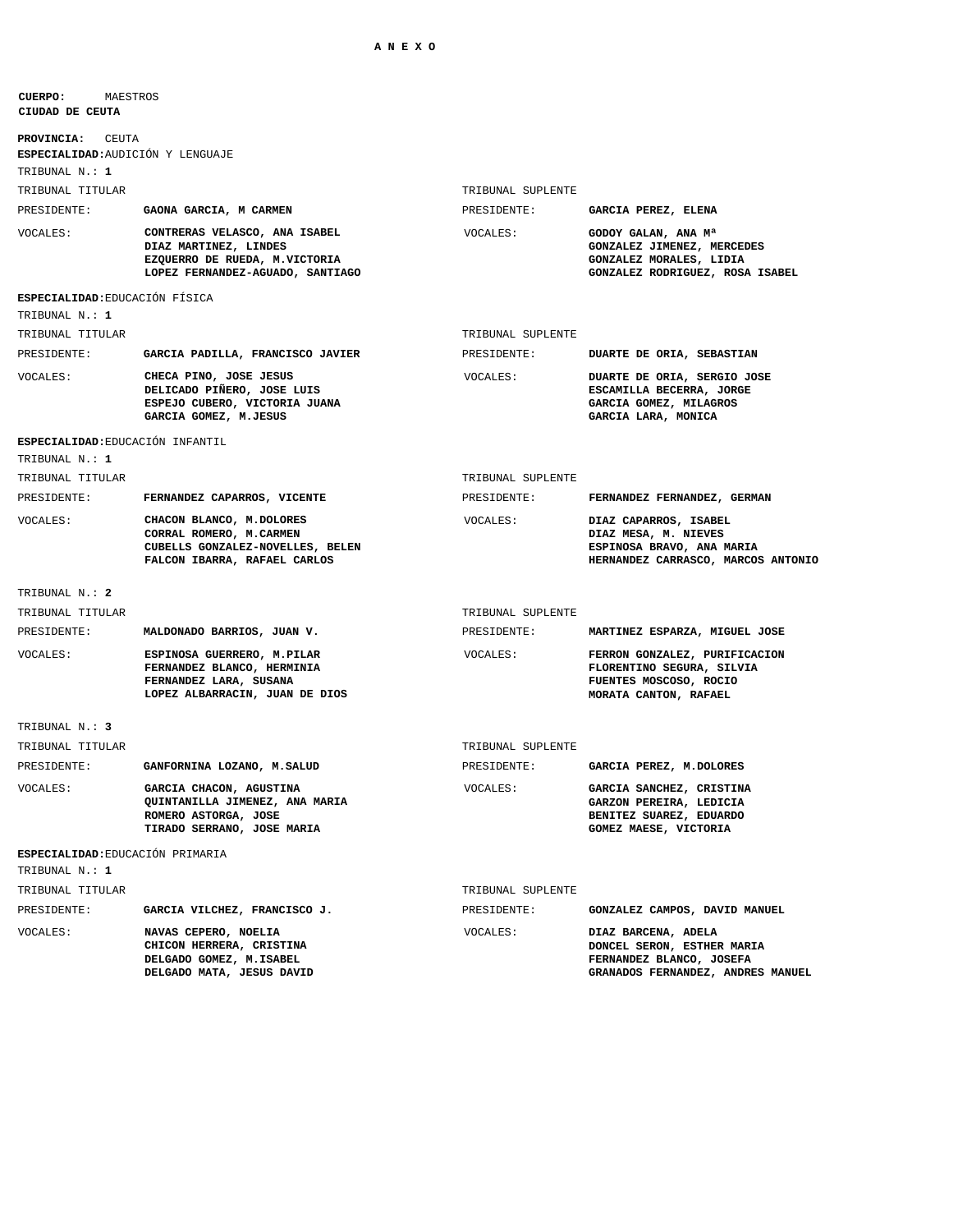| ESPECIALIDAD: EDUCACIÓN PRIMARIA                                          |                                                                                                                            |                   |                                                                                                                                  |
|---------------------------------------------------------------------------|----------------------------------------------------------------------------------------------------------------------------|-------------------|----------------------------------------------------------------------------------------------------------------------------------|
| TRIBUNAL N.: 2                                                            |                                                                                                                            |                   |                                                                                                                                  |
| TRIBUNAL TITULAR                                                          |                                                                                                                            | TRIBUNAL SUPLENTE |                                                                                                                                  |
| PRESIDENTE:                                                               | GUTIERREZ DURAN, JOSE MARIA                                                                                                | PRESIDENTE:       | LOPEZ RODRIGUEZ, ANGEL DANIEL                                                                                                    |
| VOCALES:                                                                  | FERNANDEZ PEREZ, ANA MARIA<br>FONTALBA GARCIA, DOLORES<br>LOPEZ GODINO, NURIA<br>HASSAN MOHAMED, RACHID                    | VOCALES:          | GALAN DIAZ, ANA BELEN<br>GALAN DIAZ, CONSUELO<br>GALLARDO LEON, CARMEN<br>LORENZO TOLEDO, AGAPITO                                |
| TRIBUNAL N.: 3                                                            |                                                                                                                            |                   |                                                                                                                                  |
| TRIBUNAL TITULAR                                                          |                                                                                                                            | TRIBUNAL SUPLENTE |                                                                                                                                  |
| PRESIDENTE:                                                               | GALLARDO RODRIGUEZ, ISABEL M.                                                                                              | PRESIDENTE:       | GARCIA MARTINEZ, ALEJANDRA                                                                                                       |
| VOCALES:                                                                  | GARCIA COSIO HERNANDEZ, INMACULADA<br>GARCIA LOPEZ, PATRICIA<br>MACHUCA JIMENEZ, JOSE FRANCISCO<br>MARCOS FORTES, SALVADOR | VOCALES:          | GARCIA RUIZ, M.AFRICA<br>GARCIA SEGURA, MARIA JOSE<br>MARTIN GOMEZ, PEDRO JESUS<br>MARTIN PADILLA, JULIO                         |
|                                                                           | ESPECIALIDAD: LENGUA EXTRANJERA: INGLÉS                                                                                    |                   |                                                                                                                                  |
| TRIBUNAL N.: 1                                                            |                                                                                                                            |                   |                                                                                                                                  |
| TRIBUNAL TITULAR                                                          |                                                                                                                            | TRIBUNAL SUPLENTE |                                                                                                                                  |
| PRESIDENTE:                                                               | FERRER CORONIL, M.ISABEL                                                                                                   | PRESIDENTE:       | GARCIA FERRON, SUSANA                                                                                                            |
| <b>VOCALES:</b>                                                           | DIEZ-TINO LENNVALL, ERIK HARRY<br>ESPEJO SANCHEZ, MANUEL JESUS<br>GARCIA ESCUDERO, PAOLA<br>GALVEZ BUIL, BRIGIDA M         | VOCALES:          | GONZALEZ MATEOS, FRANCISCO J.<br>LIAZID ABDELKADER, SABRI<br>GARCIA PALOMARES, MARIA DEL PRAD<br>GARCIA VAZQUEZ, MARINA VICTORIA |
| ESPECIALIDAD: PEDAGOGÍA TERAPÉUTICA<br>TRIBUNAL N. : 1                    |                                                                                                                            |                   |                                                                                                                                  |
| TRIBUNAL TITULAR                                                          |                                                                                                                            | TRIBUNAL SUPLENTE |                                                                                                                                  |
| PRESIDENTE:                                                               | GOMEZ CARRACAO, ANDRES J.                                                                                                  | PRESIDENTE:       | CHENARD PALOMINO, RAUL                                                                                                           |
| VOCALES:                                                                  | CORRAL ROMERO, INMACULADA DEL<br>CRUZ CADENAS, AFRICA DE LA<br>ESCAMEZ MAQUEDA, M.MAR<br>JIMENEZ VILLALBA, ALVARO I.       | VOCALES:          | ESCOBEDO PAJARES, ROCIO<br>FERRERO RODRIGUEZ, ANA MARIA<br>GARCIA CANTON, RAQUEL<br>LOPEZ RUIZ, MANUEL JOSE                      |
| CIUDAD DE MELILLA                                                         |                                                                                                                            |                   |                                                                                                                                  |
| PROVINCIA: MELILLA<br>ESPECIALIDAD: AUDICIÓN Y LENGUAJE<br>TRIBUNAL N.: 1 |                                                                                                                            |                   |                                                                                                                                  |
| TRIBUNAL TITULAR                                                          |                                                                                                                            | TRIBUNAL SUPLENTE |                                                                                                                                  |
| PRESIDENTE:                                                               | BALBUENA TERUEL, SERGIO                                                                                                    | PRESIDENTE:       | LOPEZ HERRERO, PAZ                                                                                                               |
| VOCALES:                                                                  | EL YAMALI RICHARTE, ADELAIDA<br>ESTRADA GONZALEZ, FRANCISCA<br>JIMENEZ CAPEL, M.CARMEN<br>MARCOS BADA, NOEMI               | VOCALES:          | MARTIN AGUERA, LIDIA MARIA<br>MARTIN CAMPOS, NOELIA<br>MOHAMED TAYAB, SALOUA<br>MOHAMED VILLANUEVA, SORAYA EVA                   |
| ESPECIALIDAD: EDUCACIÓN INFANTIL                                          |                                                                                                                            |                   |                                                                                                                                  |
| TRIBUNAL N.: 1                                                            |                                                                                                                            |                   |                                                                                                                                  |
| TRIBUNAL TITULAR                                                          |                                                                                                                            | TRIBUNAL SUPLENTE |                                                                                                                                  |
| PRESIDENTE:                                                               | GUEVARA MARTINEZ, ANTONIO                                                                                                  | PRESIDENTE:       | FUENTE LOPEZ, M.LUZ DE LA                                                                                                        |
| VOCALES:                                                                  | CEREZO MORALES, LUCIA<br>JUAN MORAN, EMILIO DE<br>CHECA ROMERO, ROCIO<br>LOPEZ MANSILLA, ENRIQUE                           | VOCALES:          | DRIS AHMED, MARIEM<br>ESPINOSA LOPEZ, FRANCISCA<br>ESTEBAN CALVO, GEMA MARIA<br>ESTRADA PAQUE, PAULA                             |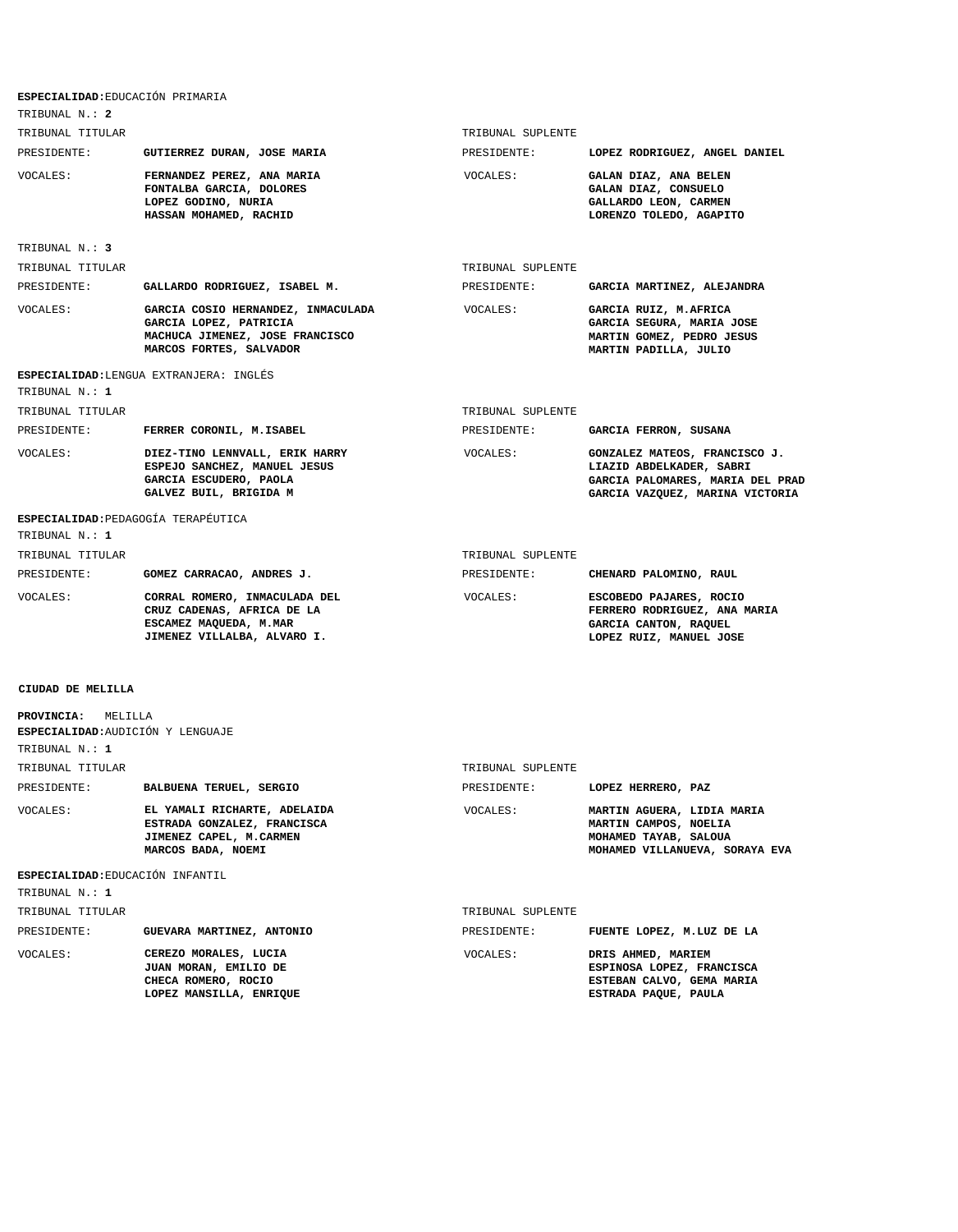| ESPECIALIDAD: EDUCACIÓN INFANTIL<br>TRIBUNAL N.: 2 |                                                                                                                    |                   |                                                                                                                              |
|----------------------------------------------------|--------------------------------------------------------------------------------------------------------------------|-------------------|------------------------------------------------------------------------------------------------------------------------------|
| TRIBUNAL TITULAR                                   |                                                                                                                    | TRIBUNAL SUPLENTE |                                                                                                                              |
| PRESIDENTE:                                        | GONZALEZ SALAS, Mª ISABEL                                                                                          | PRESIDENTE:       | REVILLA TRIANO, CARMEN                                                                                                       |
| VOCALES:                                           | CHINCHILLA ORTEGA, MONICA<br>MARTINEZ GAMEZ, MIGUEL<br>CHOLBI GARCIA, FRANCISCA I.<br>SANTOS GARCIA, MANUEL MARTIN | VOCALES:          | FERRE RUBIO, ANTONIA T.<br>FLORIDO LEON, CARMEN<br>GARCIA CANO, FRANCISCA<br>GARCIA CARRETERO, M.YOLANDA                     |
| TRIBUNAL N.: 3                                     |                                                                                                                    |                   |                                                                                                                              |
| TRIBUNAL TITULAR                                   |                                                                                                                    | TRIBUNAL SUPLENTE |                                                                                                                              |
| PRESIDENTE:                                        | LAVERNIA RIOS, M.ANGELES                                                                                           | PRESIDENTE:       | BUENO QUESADA, SONIA                                                                                                         |
| VOCALES:                                           | DANIEL CARDENAS, NURIA<br>ALONSO GARCIA, FRANCISCO J.<br>DIAZ CAMPAÑA, EVA<br>DOMINGUEZ CANEDA, MARIA MAR          | VOCALES:          | GARCIA FERNANDEZ, DOLORES F.<br>GARCIA GONZALEZ, NURIA I.<br>GARCIA MORILLO, M.PILAR<br>GARCIA PEINADO, INMACULADA C.        |
| ESPECIALIDAD: EDUCACIÓN PRIMARIA                   |                                                                                                                    |                   |                                                                                                                              |
| TRIBUNAL N.: 1                                     |                                                                                                                    |                   |                                                                                                                              |
| TRIBUNAL TITULAR                                   |                                                                                                                    | TRIBUNAL SUPLENTE |                                                                                                                              |
| PRESIDENTE:                                        | GONZALEZ FERNANDEZ, JOSE LUIS                                                                                      | PRESIDENTE:       | HEREDIA ZAPATA, MIGUEL                                                                                                       |
| VOCALES:                                           | CLARES MARQUEZ, M.DOLORES<br>DEL VAL MUÑOZ, DAVID<br>DIAZ LOPEZ, MONICA<br>GALLEGO GONZALEZ-ALLER, ANTONIO         | VOCALES:          | GARCIA HERNANDEZ, MARIA PILAR<br>GARCIA RUIZ, FRANCISCO LUIS<br>GARCIA JODAR, ISABEL MARIA<br>GUERRA FERRE, JOSE CARLOS      |
| TRIBUNAL N.: 2                                     |                                                                                                                    |                   |                                                                                                                              |
| TRIBUNAL TITULAR                                   |                                                                                                                    | TRIBUNAL SUPLENTE |                                                                                                                              |
| PRESIDENTE:                                        | CORTIÑAS JURADO, JOSE RAMON                                                                                        | PRESIDENTE:       | MORCILLO GARCIA, JESUS VIDAL                                                                                                 |
| VOCALES:                                           | DOMINGUEZ ROBLES, SILVIA<br>GARCIA ALONSO, MANUEL<br>FERRERO PEREZ, M.ROSARIO<br>GARCIA ASENJO, GINES              | <b>VOCALES:</b>   | GARCIA NARVARTE, M JESUS<br>GUILLEN MORENO, MIGUEL ANGEL<br>GARCIA RODRIGUEZ, ELENA MARIA<br>GUILLOT RODRIGUEZ, FRANCISCO J. |
| TRIBUNAL N.: 3                                     |                                                                                                                    |                   |                                                                                                                              |
| TRIBUNAL TITULAR                                   |                                                                                                                    | TRIBUNAL SUPLENTE |                                                                                                                              |
| PRESIDENTE:                                        | CHICA CUIN, CRISTOBAL                                                                                              | PRESIDENTE:       | VALLEJO MOLINA, AGUSTIN                                                                                                      |
| VOCALES:                                           | FREIXINET SAURA, M.JOSE<br>GARCIA BOJ, MIGUEL ANGEL<br>GARCIA CAMPOS, JOSEFA<br>GARCIA CLARO, F.MANUEL             | VOCALES:          | GARCIA URDIALES, MACARENA<br>HAMMU HADDU, MOHAMED<br>GOMEZ ESTEVANEZ, M.ARANTZAZU<br>JIMENEZ MARTINEZ, JOSE J.               |
| TRIBUNAL N.: 1                                     | ESPECIALIDAD: LENGUA EXTRANJERA: INGLÉS                                                                            |                   |                                                                                                                              |
| TRIBUNAL TITULAR                                   |                                                                                                                    | TRIBUNAL SUPLENTE |                                                                                                                              |
| PRESIDENTE:                                        | FERNANDEZ BARTOLOME, PABLO                                                                                         | PRESIDENTE:       | SERNA ORTIZ, M. INMACULADA                                                                                                   |
| VOCALES:                                           | CRUZ MAÑEZ, TRINIDAD IRENE<br>DEL VAL MUÑOZ, JAIME<br>ESTEVEZ LOPEZ, RAQUEL<br>DIAGO ANDUJAR, JUAN ANTONIO         | VOCALES:          | FELICES SANMARTIN, CELIA<br>FERNANDEZ SANCHEZ, CAMILO<br>FERRE ALVAREZ DE CORRALES, M. FERNANDA<br>MENDEZ SANCHEZ, JORGE     |